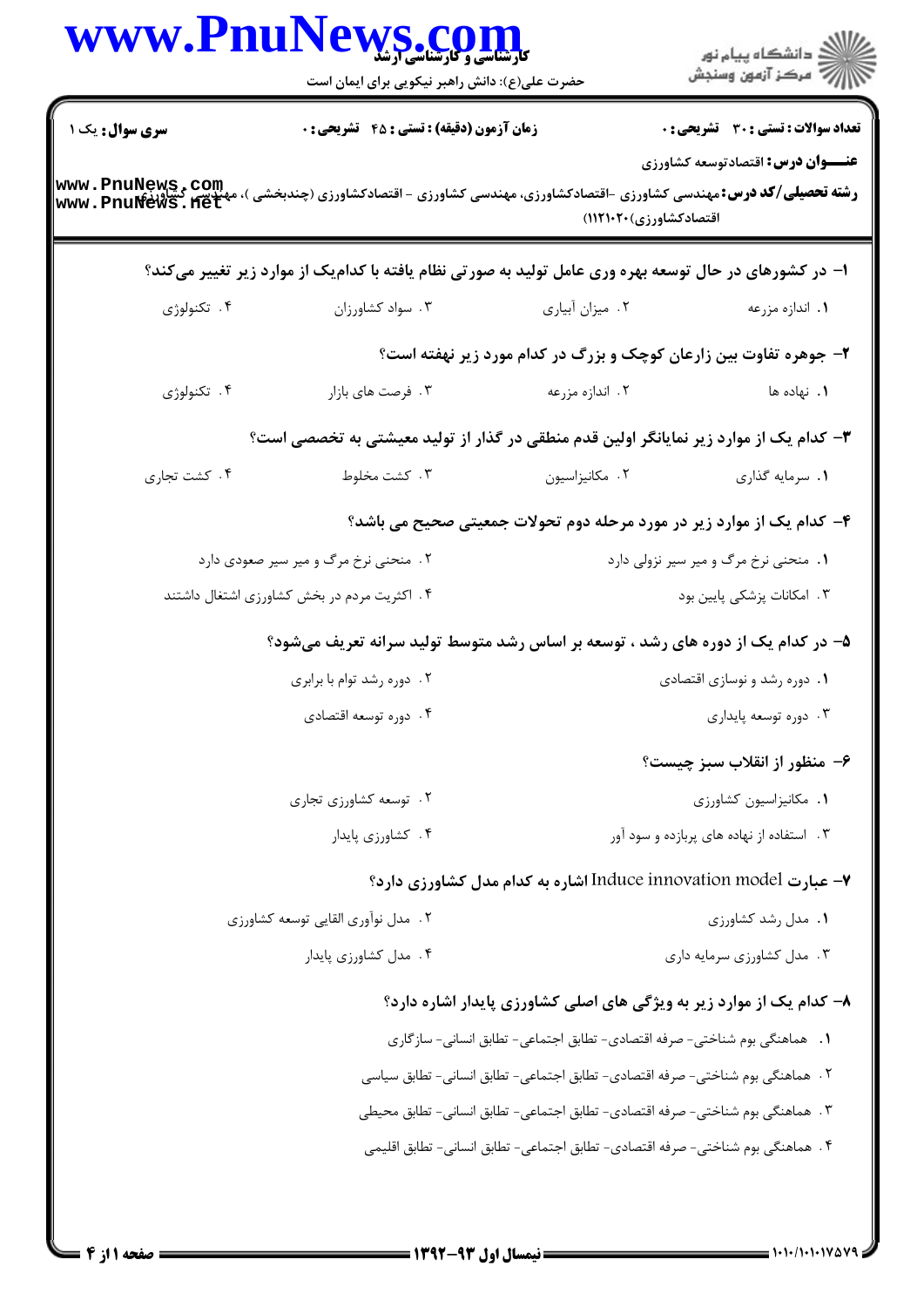| WWW.Fnur                                                                 | <b>الیل الیال کی دی</b><br>کارشناسی و کارشناسی ارشا<br>حضرت علی(ع): دانش راهبر نیکویی برای ایمان است   |                                                                                  | ≦ دانشڪاه پيام نور<br>7- مرڪز آزمون وسنڊش       |
|--------------------------------------------------------------------------|--------------------------------------------------------------------------------------------------------|----------------------------------------------------------------------------------|-------------------------------------------------|
| <b>سری سوال : ۱ یک</b>                                                   | <b>زمان آزمون (دقیقه) : تستی : 45 تشریحی : 0</b>                                                       |                                                                                  | <b>تعداد سوالات : تستی : 30 ٪ تشریحی : 0</b>    |
| www.PnuNews.com<br>www.PnuNews.net                                       | <b>رشته تحصیلی/گد درس:</b> مهندسی کشاورزی -اقتصادکشاورزی، مهندسی کشاورزی - اقتصادکشاورزی (چندبخشی )،   | (اقتصادکشاورزی)۲۰۲۰۱۲۱۰                                                          | <b>عنـــوان درس:</b> اقتصادتوسعه کشاورزی        |
|                                                                          |                                                                                                        | ۹- تئوری های تخلیه فرسایش خاک منجر به شکل گیری کدام مدل توسعه گردید؟             |                                                 |
|                                                                          | ٢. مدل توسعه حفاظت منابع                                                                               |                                                                                  | ۰۱ مدل توسعه گسترش مرزی                         |
|                                                                          | ۰۴ مدل توسعه انتشار                                                                                    |                                                                                  | ۰۳ مدل توسعه مکان موقعیت                        |
|                                                                          | ۱۰– در کدام مدل توسعه کشاورزی،شهرنشینی محل تولید محصولات کشاورزی را تعیین میکند و بر روش تراکم کشت اثر |                                                                                  | میگذارد؟                                        |
|                                                                          | ٢. مدل توسعه حفاظت منابع                                                                               |                                                                                  | ۰۱ مدل توسعه گسترش مرزی                         |
|                                                                          | ۰۴ مدل توسعه انتشار                                                                                    |                                                                                  | ۰۳ مدل توسعه مکان و موقعیت                      |
|                                                                          | 1۱– در کدام یک از مدل های زیر پیشرفت فناوری کشاورزی تا حدود زیادی پدیدهای درونزاست؟                    |                                                                                  |                                                 |
|                                                                          | ٢. مدل توسعه حفاظت منابع                                                                               |                                                                                  | ۰۱ مدل توسعه گسترش کشاورزی                      |
|                                                                          | ۰۴ مدل توسعه نوأوري القايي                                                                             |                                                                                  | ۰۳ مدل توسعه مکان و موقعیت                      |
| ۱۲- نئوکلاسیک ها نقش کشاورزی در توسعه اقتصادی را از چه بعد موثر می داند؟ |                                                                                                        |                                                                                  |                                                 |
|                                                                          | ۲ . تامین غذا و مواد خام                                                                               |                                                                                  | ۰۱ ارزآوری                                      |
|                                                                          | ۰۴ افزايش تقاضا                                                                                        |                                                                                  | ۰۳ افزایش بهره وری نیروی کار                    |
|                                                                          | ۱۳- شولتز امکان گسترش دانش و نوآوری های جدید در کشاورزی را در چه چیز میداند؟                           |                                                                                  |                                                 |
|                                                                          |                                                                                                        | ١. ايجاد و توسعه ايستگاه هاى پژوهش كشاورزى و سرمايه گذارى در خدمات ترويج كشاورزى |                                                 |
|                                                                          |                                                                                                        |                                                                                  | ۰۲ سرمایه گذاری در خدمات ترویج کشاورزی و واردات |
|                                                                          |                                                                                                        | ۰۳ سرمایه گذاری در خدمات ترویج کشاورزی و صادرات                                  |                                                 |
|                                                                          |                                                                                                        | ۰۴ ایجاد و توسعه ایستگاه های پژوهش کشاورزی- واردات و صادرات                      |                                                 |
|                                                                          | ۱۴– شکاف بین قدرت تولیدی کارگر کشاورزی در کشورهای توسعه یافته چند برابر قدرت تولیدی کارگر کشاورزی در   |                                                                                  | كشورهاي كمتر توسعه يافته است؟                   |
| ۰.۴ وبرابر                                                               | ۰۴ برابر                                                                                               | ۲۰ . ۳۰ برابر                                                                    | ۰۱ ۲۰ برابر                                     |
|                                                                          |                                                                                                        | ۱۵– مهمترین علت فرسایش خاک در دنیا، کدام عامل زیر می باشد؟                       |                                                 |
|                                                                          | ۰۲ کاربرد مواد شیمیایی                                                                                 |                                                                                  | ۰۱ فعالیت کشاورزی مدرن                          |
|                                                                          | ۰۴ استفاده بی رویه از منابع توسط جمعیت فقیر                                                            |                                                                                  | ۰۳ جنگل زدایی                                   |
|                                                                          |                                                                                                        |                                                                                  |                                                 |

 $\blacksquare$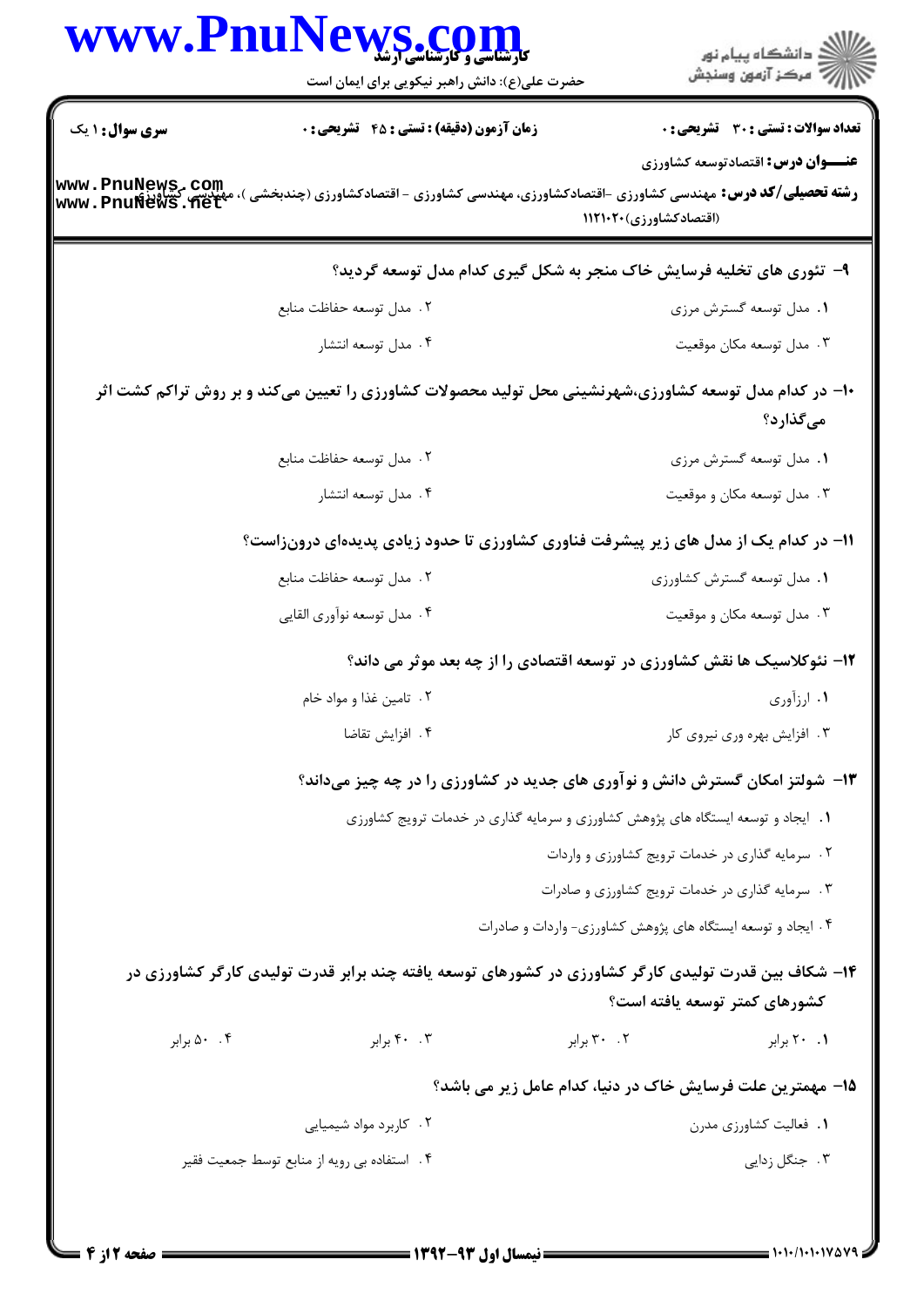|                        | WWW.PnuNews.com<br>حضرت علی(ع): دانش راهبر نیکویی برای ایمان است                                                                                                                               |                                                                                 | ِ<br>∭ دانشڪاه پيام نور<br>∭ مرڪز آزمون وسنڊش                                     |
|------------------------|------------------------------------------------------------------------------------------------------------------------------------------------------------------------------------------------|---------------------------------------------------------------------------------|-----------------------------------------------------------------------------------|
| <b>سری سوال : ۱ یک</b> | <b>زمان آزمون (دقیقه) : تستی : 45 تشریحی : 0</b><br><b>رشته تحصیلی/کد درس:</b> مهندسی کشاورزی -اقتصادکشاورزی، مهندسی کشاورزی - اقتصادکشاورزی (چندبخشی )، مهندسی کشاورزی<br>WWW . PnuNews . net | (اقتصادکشاورزی)۲۰۲۰۱۲۱                                                          | تعداد سوالات : تستي : 30 - تشريحي : 0<br><b>عنـــوان درس:</b> اقتصادتوسعه کشاورزی |
|                        |                                                                                                                                                                                                | ۱۶- ساختمان بسیاری از قنات های ایران را به کدام دوران نسبت می دهند؟             |                                                                                   |
| ۰۴ افشاريان            | ۰۳ سلجوقيان                                                                                                                                                                                    | ۰۲ هخامنشیان                                                                    | ٠١. ساسانيان                                                                      |
|                        |                                                                                                                                                                                                | ۱۷– کدام یک از موارد زیر نقش مهمی در کاهش فقر در مناطق خشک دارند؟               |                                                                                   |
|                        | ۰۲ توسعه أبياري                                                                                                                                                                                |                                                                                 | <b>۱.</b> هدفمند کردن عرضه آب                                                     |
|                        | ۰۴ آبیاری تحت فشار                                                                                                                                                                             |                                                                                 | ۰۳ حفر چاه عمیق و نیمه عمیق                                                       |
|                        | ۱۸- کدام یک از موارد زیرچالش ها و فرصت های کارایی مصرف آب کشاورزی را شامل میشود؟                                                                                                               |                                                                                 |                                                                                   |
|                        | ٢. سيستم بيولوژيكى-گياه-مديريت                                                                                                                                                                 |                                                                                 | 1. سيستم بيولوژيكى- گياه- محيط                                                    |
|                        | ۴. سیستم بیولوژیک-محیط- بارندگی                                                                                                                                                                |                                                                                 | ۰۳ سیستم بیولوژیکی- محیط- مدیریت                                                  |
|                        |                                                                                                                                                                                                | ۱۹- وسعت اراضی مستعد برای کشاورزی ایران چند هکتار می باشد؟                      |                                                                                   |
| ۰۴ میلیون              | ۰۳ هيليون                                                                                                                                                                                      | ۰۲ میلیون                                                                       | ٠١. ٣٢ ميليون                                                                     |
|                        |                                                                                                                                                                                                | <b>-۲-</b> کدام یک از موارد زیر جزو مسائل و مشکلات اراضی کشاورزی ایران می باشد؟ |                                                                                   |
|                        | ٢. كوچكى قطعات و فواصل آنها                                                                                                                                                                    | ٠١. انواع بهره برداري كشاورزي                                                   |                                                                                   |
|                        | ۰۴ آبیاری اراضی کشاورزی ایران                                                                                                                                                                  |                                                                                 | ۰۳ شوری اراضی کشاورزی ایران                                                       |
|                        |                                                                                                                                                                                                | <b>۲۱</b> – کدام یک از املاک زیر در اختیار دولت قرار داشت؟                      |                                                                                   |
| ۰۴ بزرگ مالکی          | ۰۳ املاک اختصاصی                                                                                                                                                                               | ۲. املاک موقوفه                                                                 | ۰۱. املاک خالصه                                                                   |
|                        |                                                                                                                                                                                                |                                                                                 | <b>3۲- هدف مرحله اول اصلاحات ارضی چه بود؟</b>                                     |
|                        | ۰۲ اجاره اراضی                                                                                                                                                                                 |                                                                                 | ٠١. فروش اراضي                                                                    |
|                        | ۰۴ تقسیم اراضی                                                                                                                                                                                 |                                                                                 | ۰۳ محدود کردن مالکیت بزرگ مالکان                                                  |
|                        |                                                                                                                                                                                                | <b>۲۳</b> – کدام یک از موارد زیر جزو پیامدهای اصلاحات ارضی می باشد؟             |                                                                                   |
|                        | ۲. افزایش نقش کشاورزی در اقتصاد ملی                                                                                                                                                            |                                                                                 | ۰۱ جایگزین شدن کشاورزان کارمزدی با کار رعیتی                                      |
|                        | ۰۴ توسعه نظام سنتی کشت                                                                                                                                                                         |                                                                                 | ٠٣ افزايش سطح انتظارات روستائيان                                                  |